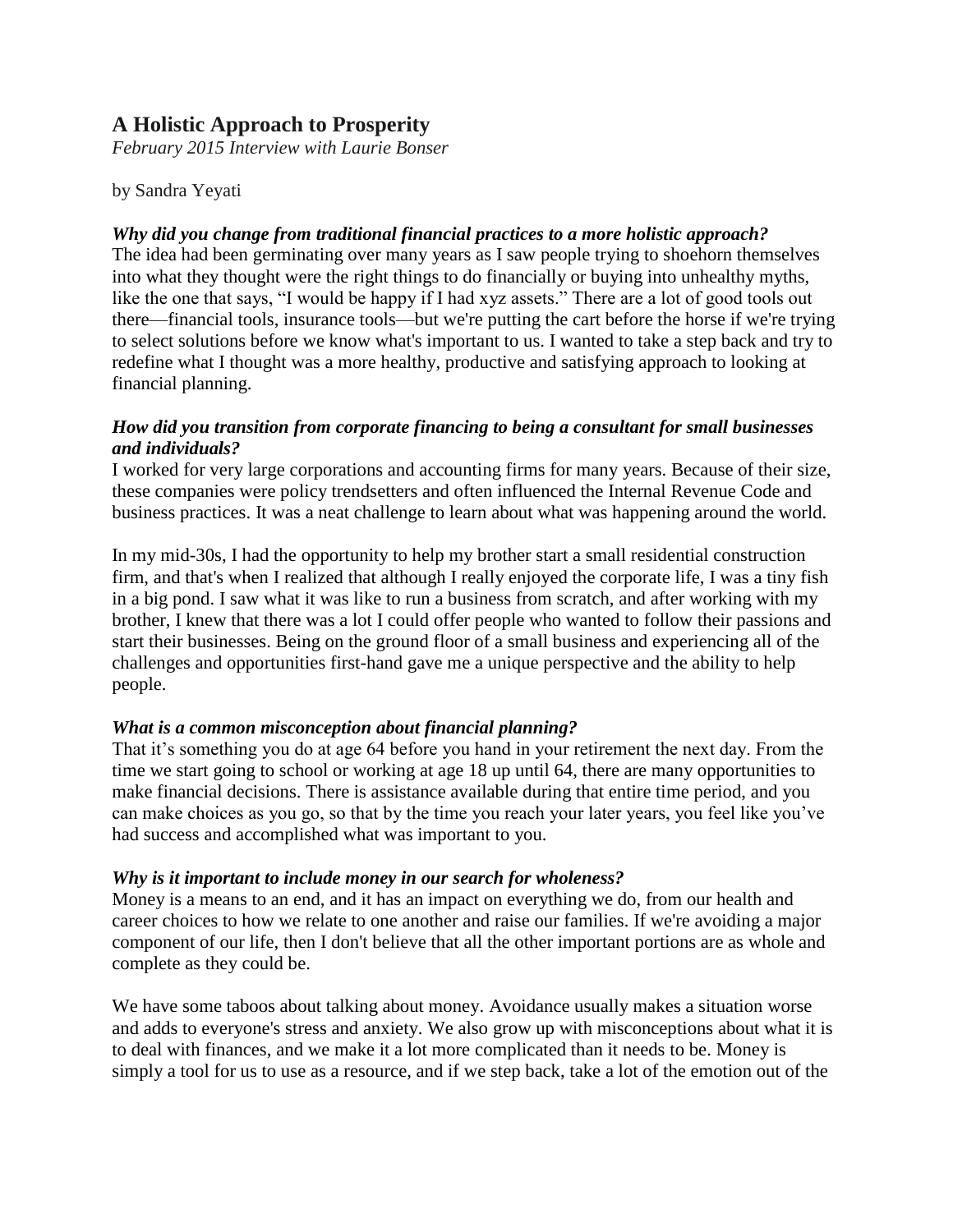discussion and focus on what's important to us, then we can say, "Okay, how do we want to use this resource to support what it is that we want to do in our lives?"

#### *Why is it important to have a plan when we take on a new personal financial goal?*

Taking some time to look at all your options before you make choices helps you understand the different directions that you can go in. It also helps to talk with a professional who has seen hundreds or thousands of other clients in similar situations and knows about pitfalls to avoid and creative solutions that will meet your needs. Flexibility, creativity and solutions are the things that will help to meet your unique needs, and if you can narrow down those options based on your priorities and intentions, you have a much better chance of reaching your goals, and you will feel a lot more comfortable, peaceful and secure going forward.

## *How do you help people identify their financial goals?*

I recently gave a workshop called Matching Your Spiritual Intentions With Your Financial Resolutions, and one of the beginning exercises is to select three words from a list of 24 concepts that represent priorities for you. The second step is to indicate what your intentions are in choosing those priorities, so that you can better understand why these items are important to you. The third step is to identify what goals or rewards you are going to get if you follow through. Only after you have identified your priorities, intentions and goals and rewards are you ready for the fourth step, which involves the financial considerations and how you are going to implement your financial plan.

## *What is your definition of financial health?*

It's very similar to what people would think of for their physical health. First, you want to figure out what's important to you, and then you want to develop a plan that has flexibility and strength so that you can do the things you want to do in your life. Having financial health and a financial plan that works is very individual. There are few absolutes that everybody needs to address.

## *What do you mean by financial stewardship, which is also the title of your book?*

Stewardship represents care, conservancy, planning, attention and management of our financial resources and choices. We often use the term "environmental stewardship"—taking care of our environment, communities and planet. We need to apply the same level of care and thought to our finances as we do to the environment and other endeavors that we think are worth preserving.

## *How do you see your role as a financial counselor?*

When anyone is trying to change their perception, whether it's starting a new business or going back for more education or making a huge lifestyle change, just providing a listening ear and some support, and not second-guessing what their real wishes are, is very important. It's hard to find the financial support for moving ahead with different choices. We usually hear, "You need to buy a certain product and that will take care of things." That's a one-and-done transaction. A lot of these life changes take more time. You need somebody who can be a sounding board and support you in what you're doing, answering questions and providing a little bit of guidance.

## *If somebody dislikes their job and wants to quit and become an artist, can you help?*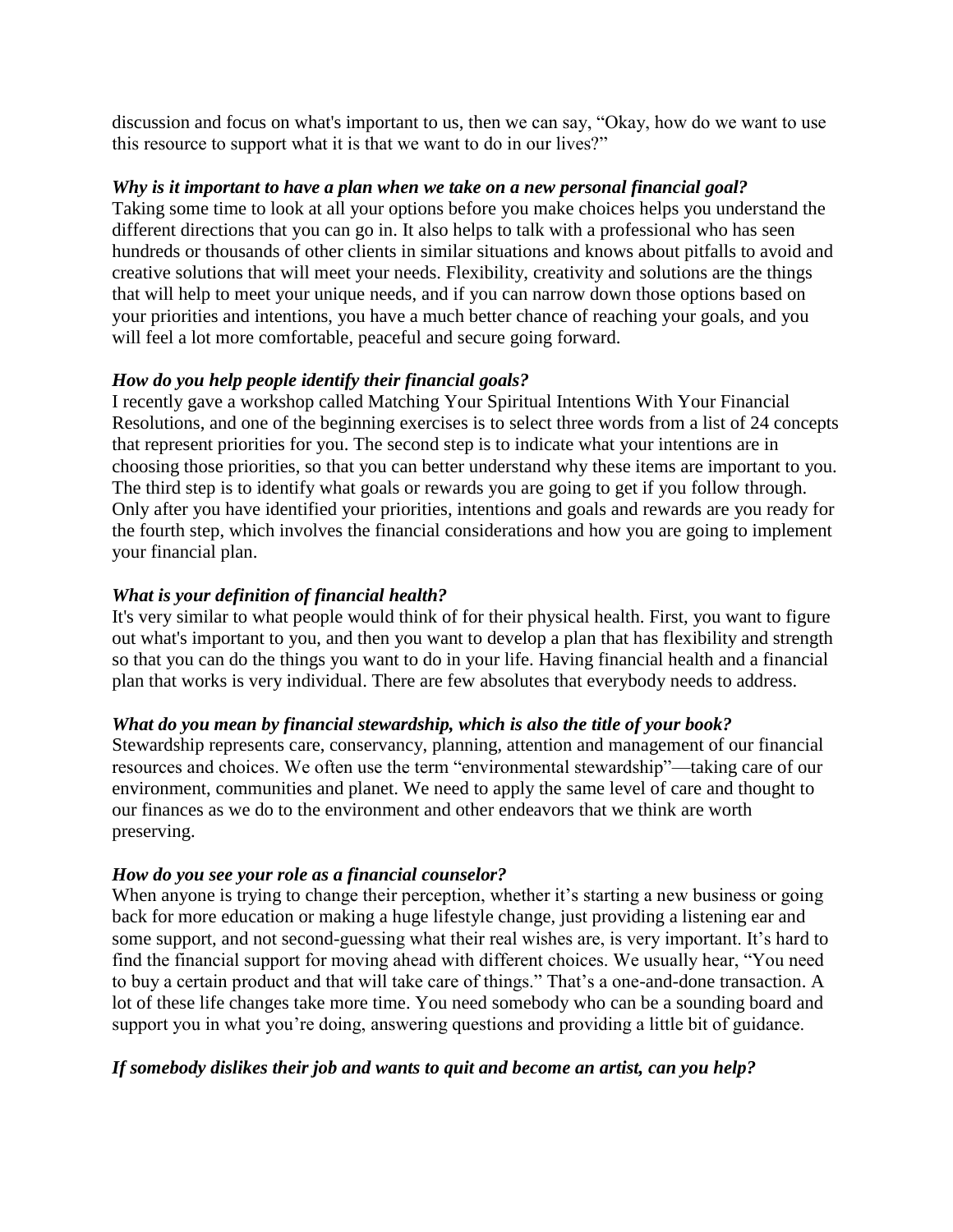We can certainly start the conversation, and it will be a learning and growing process for both of us. While we do want to take our intentions and our dreams into account, some people get so fed up working in an environment that doesn't suit them that they throw the whole thing out the window before they've figured out the path to make the new endeavor work. It's a balancing act: How do I take my dream and turn it into a reality that I can live with, either part-time or fulltime?

#### *What brings us peace as far as our finances are concerned?*

Everybody's criteria will be slightly different. I try to help people understand how they perceive themselves in terms of money, and that they don't have to make decisions based upon somebody else's rules or expectations. Their value is not determined by how much or how little money they have or how they choose to spend it. Before we even get to the point of looking at how someone is going to use their resources, each person has to have a better understanding of what their value is and where their passion and contribution to life fits in.

It really is a mental and spiritual state. There are many people who make very little, but feel that they have a lot of other blessings, and that those blessings are what's important to them. It sustains them and makes them happy. That's what they built their lives and relationships around. There are an equal number of people that have more money than I could ever count who have a tremendous amount of anxiety, unease and unhappiness. Finding our inner guidance and our inner foundation is really what's important.

Even though everybody seems to be striving for abundance and happiness, most of the conversations around the water cooler are about the different ways that people are unhappy or dissatisfied. A lot of those social interactions get in the way of us personally finding what we want to do. Sometimes it's hard to convey to people that maybe they are having a good life, or maybe they are happy with the choices they've made.

## *What do you like most about the workshops and circle discussions you offer?*

They're a nice opportunity for people from all walks of life to get together and share their concerns and questions and to understand that each person may be travelling a unique path, but they're not travelling alone. When thoughtful people come together and share their experiences, there's a tremendous amount of support, energy and good wishes that come between them, and that transcends any discussion topic.

#### *How is your pricing structure different from more traditional firms?*

Traditionally, financial service firms focus on retirement planning and handling assets under management—either investments that people have made on their own or taking rollovers of 401K or retirement accounts from nonprofit organizations. Under this model, the financial advisor charges a percentage of the assets that they are managing for the client.

I see a large gap during all those decades before retirement where people could use financial assistance as they maneuver through various transitions and make important choices that impact their livelihood and enjoyment of life. My financial coaching is done on an hourly rate basis, a monthly retainer or if there's a particular project or set of questions that a client wants to work on, a project fee basis.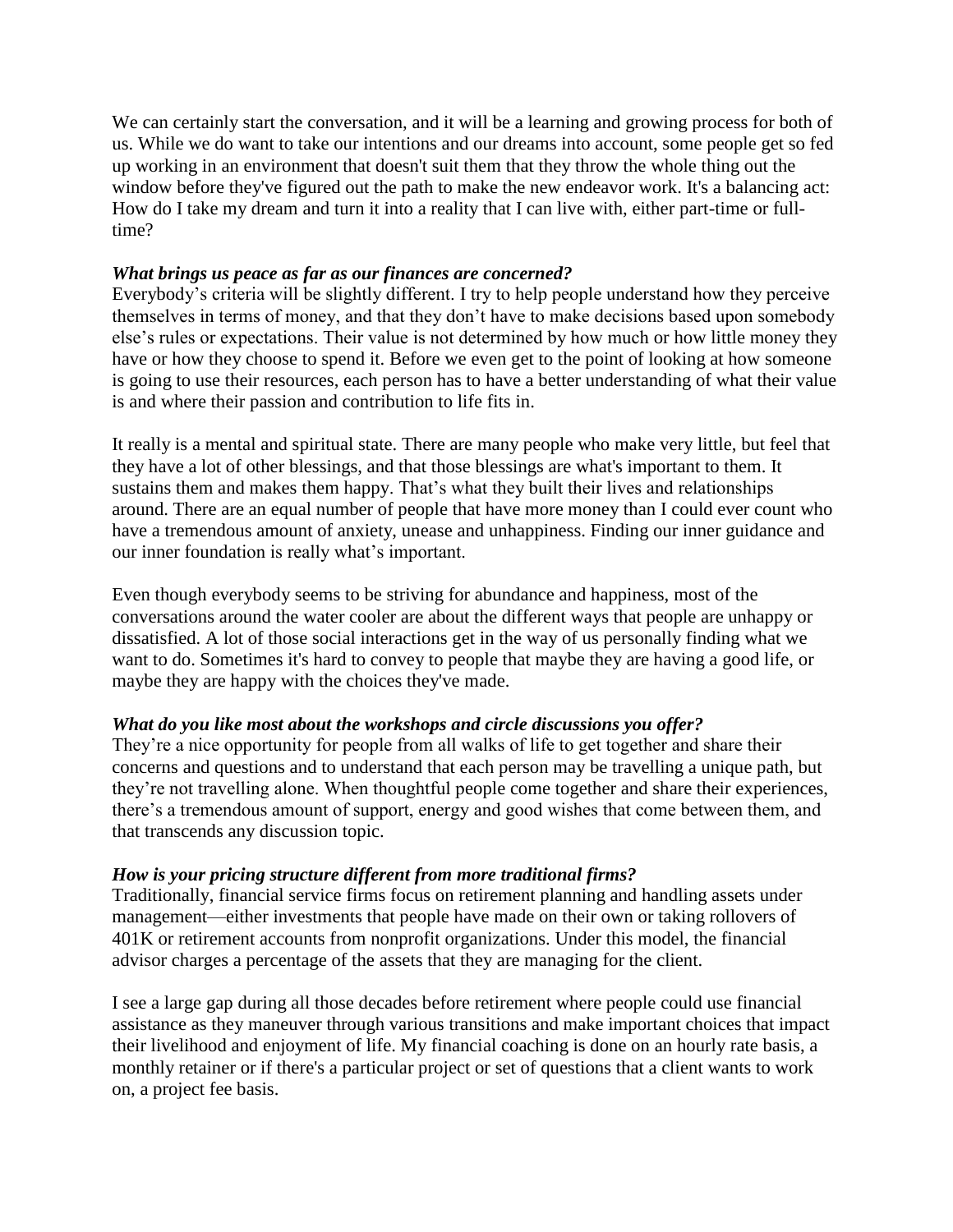*Some people believe that they can't afford financial planning. What do you say to that?* There are reasonable ways to get financial education and financial planning. You don't have to have hundreds of thousands of dollars in investments, and you don't have to be making a very high income. There are very good benefits that you're going to get by doing financial planning along the way, and if you do it sooner rather than later, it's going to be far less expensive than trying to figure out what to do after you've gone into bankruptcy or foreclosure.

With new clients, we usually have a one- or two-hour consultation, depending upon how many questions they have or how complicated their situation is, and that is billed at an hourly rate. I do talk with people for 15 or 20 minutes beforehand at no cost just to make sure that the services that I offer will meet their expectations, but once we've set up an appointment, we dive right into asking the foundation and motivation questions—what are your goals and what scope are you looking at?

Once I understand what somebody is looking to accomplish and the time frame, as well as what skills and resources they can bring to the table, we usually end up doing planning in stages. We might spend a certain amount of time up front to get them established and directed to the right professional resources that will help them. Once they get to that first milestone, then there's additional work that can be done in phase two and thereafter so that it can be done in stages over time.

## *What qualities should people look for in a financial planner, and how can they find a person they can trust?*

I think people can rely on their intuition about who they can trust and who seems to be giving them straightforward information. We also need to allow ourselves the time to do research and plan ahead. A lot of financial decisions are made in the middle of a crisis, whether it's a family member having a health condition or somebody that has avoided the subject of money for so long that they're now facing foreclosure or bankruptcy.

As far as finding people that have proper credentials, there are some very good organizations out there that will confirm that people are certified financial planners, such as the Certified Financial Planner Board of Standards and the Financial Planning Association. Once you've narrowed it down to someone in your geographic area that you'd like to work with or someone that you've been referred to, a personal interview is very important, as well as looking at their website or articles they've written to see what their philosophy is and how they live their life. The idea is to find a match between their approach and yours.

## *What advice can you give people that are anxious about getting help from a financial planner?*

The first key is to remember that financial planners are people, too. We've all gone through a variety of experiences ourselves, and I share mine freely with my clients. This has all been a learning experience for me, too. I did not start out as a financial wizard investment manager at age 16, having been born with all the answers. Some people say, "I'm really bad at math," or "I'm never going to get this." I say to them, "The only way I do math is with a calculator or a computer, and you can, too."